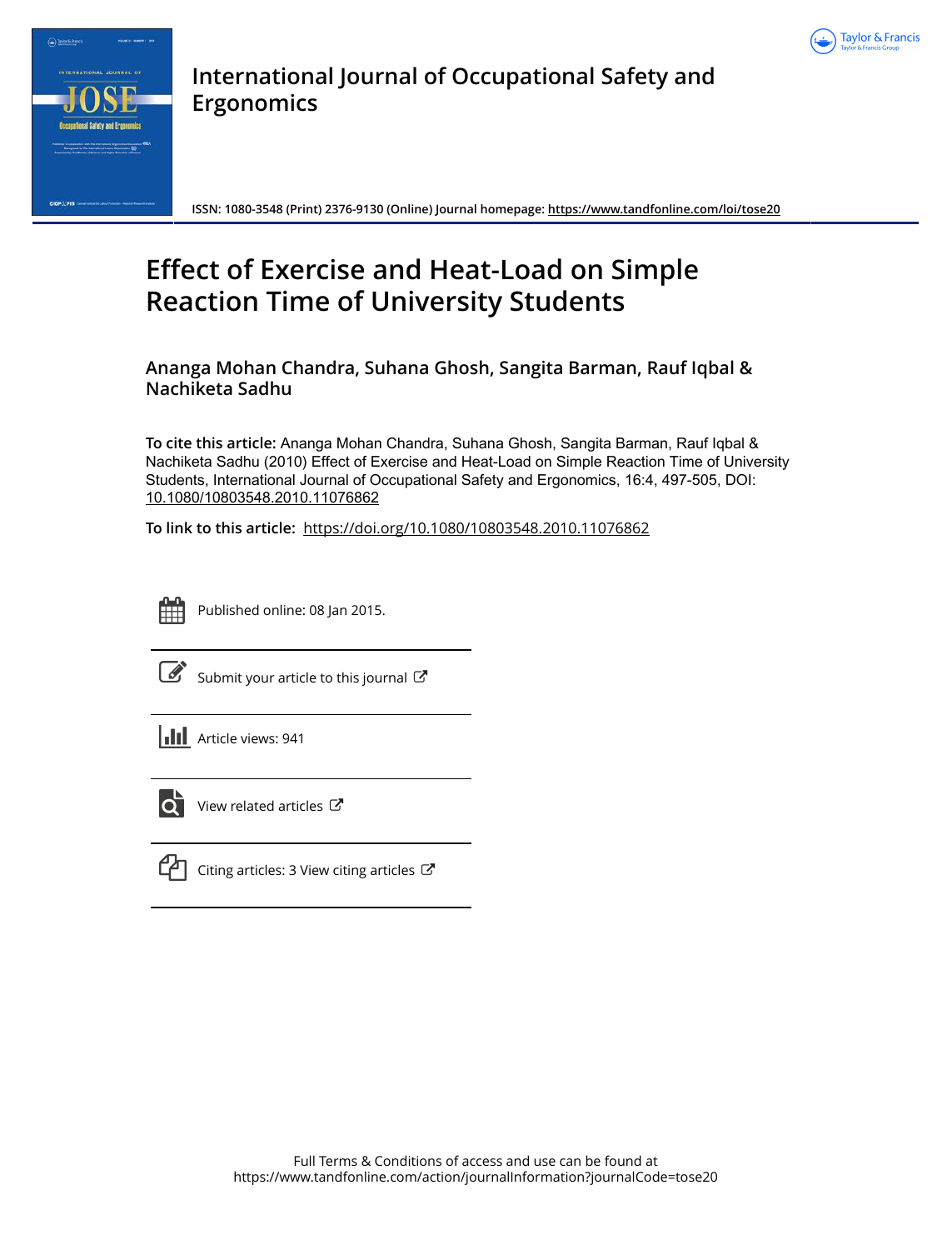# Effect of Exercise and Heat-Load on Simple Reaction Time of University Students

## Ananga Mohan Chandra Suhana Ghosh Sangita Barman

**Department of Physiology, University College of Science and Technology, Kolkata, India**

#### Rauf Iqbal

**Department of Ergonomics, Central Labour Institute, Sion, Mumbai, India**

### Nachiketa Sadhu

**IDC, Indian Institute of Technology Bombay, Mumbai, India**

*Visual and auditory simple reaction times for both right and left hands of young university male students were recorded with a simple reaction timer, before and after an exercise schedule without and with elevated temperatures in a climatic chamber. The results indicated a decrease in both visual and auditory reaction times after the exercise, but a marked increase in them was noticed when exercise was performed at elevated temperatures. The difference in reaction times in preferred and nonpreferred hands was negligible at rest, i.e., without any exercise and elevated temperature. However, the difference was significant when exercise was performed at elevated temperatures. Visual reaction time was longer than auditory reaction time in all conditions. The results suggest that in hot industries, increased temperature has a specific rather than general effect on cognitive processes, perception and attentiveness, leading to increased chances of human errors, fatal accidents and loss of productivity.*

reaction time exercise heat stress cognitive performance

## **1. INTRODUCTION**

Reaction time (RT) is the elapsed time between the presentation of a sensory stimulus and the subsequent behavioral response. RT is often used in experimental psychology to measure the duration of mental operations, an area of research known as mental chronometry. RT is fastest when there is only one possible response (simple reaction time, SRT) and becomes slower as additional response options are added (choice RT). According to Hick's law, choice RT increases in proportion to the logarithm of the number of response

alternatives. The law is usually expressed with the formula  $RT = a + b \log_2(n + 1)$ , where *a* and *b* are constants representing the intercept and slope of the function, and *n* is the number of alternatives [1]. RT is quickest for young adults and gradually slows down with age [2].

The Persian scientist, Abū Rayhān al-Bīrūnī, was the first person to describe the concept of RT [3]. The first scientist to measure RT in the laboratory was Franciscus Donders. Donders found that SRT was shorter than recognition RT, and that choice RT was longer than both [4]. Donders also devised a subtraction method to

Correspondence and requests for offprints should be sent to Ananga Mohan Chandra, Dept. of Physiology, University College of Science and Technology, 92, APC Road, Kolkata-700009, India. E-mail: <chandraam@gmail.com>.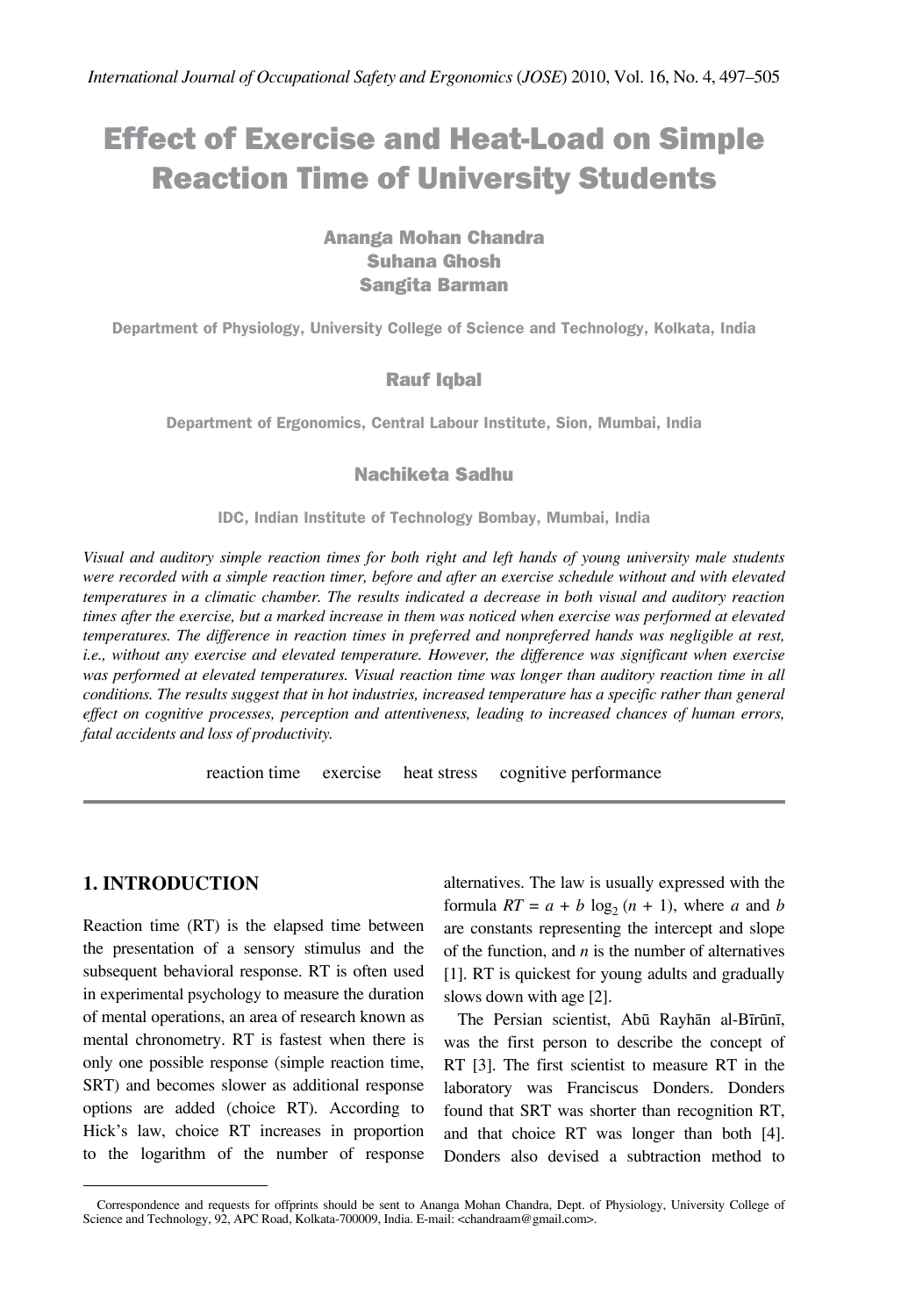analyze the time it took for mental operations to take place. By subtracting SRT from choice RT, e.g., it is possible to calculate how much time is needed to make the choice [5]. SRT is the time required for an observer to respond to the presence of a stimulus. For example, a subject might be asked to press a button as soon as a light or sound appears. Mean SRT for young adults is ~215 ms to detect visual stimulus, and  $\sim$ 160 ms to detect an auditory stimulus [6]. Due to momentary attentional lapses, there is a considerable amount of variation in an individual's RT. To control for this, researchers typically require a subject to perform multiple trials, which are then averaged to provide a more reliable measure.

In SRT experiments, there is only one stimulus and one response. For ~120 years, the accepted figures for mean SRTs for college-age individuals were ~190 ms for light stimuli and ~160 ms for sound stimuli (Galton F, 1899 $\dagger$ <sup>1</sup>; von Fieandt K, Huhtala A, Kullberg P and Saarl K, 1956†; Welford AT, 1980†).

Laming DRJ's (1968)**†** pioneer studies showed that SRT was on average 220 ms but recognition RTs averaged 384 ms. Thereafter many studies in this line concluded that a complex stimulus (e.g., several letters versus one letter in symbol recognition) elicited a slower RT (Teichner WH and Krebs MJ, 1974**†**). An example very much like our experiment was reported by Surwillo WW (1973**†)** in which reaction was faster when a single tone sounded than when either a high or a low tone sounded and the subject was supposed to react only when the high tone sounded.

Miller JO and Low K (2001)**†** determined that the time for motor preparation (e.g., tensing muscles) and motor response (in this case, pressing the spacebar) was the same in all three types of RT tests, implying that the differences in RT were caused by processing time.

Many researchers have confirmed that reaction to sound was faster than reaction to light, with mean auditory RTs being 140–160 ms and visual RTs being 180–200 ms (von Fieandt K, Huhtala A, Kullberg P, et al., 1956**†**; Welford AT,

1980**†**; Woodworth RS and Scholoberg H, 1954**†**; Brebner JT, 1980**†**)**.** Perhaps this is because an auditory stimulus only takes 8–10 ms to reach the brain (Kemp BJ, 1973**†**), whereas a visual one takes 20–40 ms (Marshall WH, Talbot SA and Ades HW, 1943**†**)**.** RT to touch is intermediate, at 155 ms (Robinson MC and Tamir M, 2005**†**)**.** Differences in RT between these types of stimuli persist whether the subject is asked to make a simple or a complex response (Sanders AF, 1998**†**)**.**

Researchers have reported modest, but statistically significant correlations between measures of RT and intelligence. Although there are numerous exceptions, there is an overall tendency for individuals with higher IQ to be slightly faster on RT tests. One study found a weak association between SRT and intelligence  $(r = -0.31)$ , and a moderate association between choice RT and intelligence  $(r = -0.49)$ . This relationship may be due to more efficient information processing or better attentional resources in more intelligent people [8].

RT reflects speed of information processing in humans and has been found to be related to measures of cognitive abilities. It is a good index of psychometric reaction and is thus directly related to speed and consistency of processing RT tasks. Even very small decrements in one or more components of cognitive performance such as concentration, attention, RT, and cognitive processing speed may affect individual performance. The specific effects of heat stress on physiological processes have been widely studied [9]. It has been shown that high ambient temperature increased the physiological reactions to exertion [10].

Laboratory studies documented the adverse effects of extreme atmospheric conditions on RT. The studies showed that extreme variations in hotness and coldness led to decrements in cognitive performance as well as RT [14]. As a result, all types of human performance, whether mental work [11] or strenuous physical work [12] are affected. In general, a heat-stressed person takes longer to processes information and makes wrong decisions [13, 14, 15].

 $1$  All citations indicated with a dagger (†) are after Kosinski [7].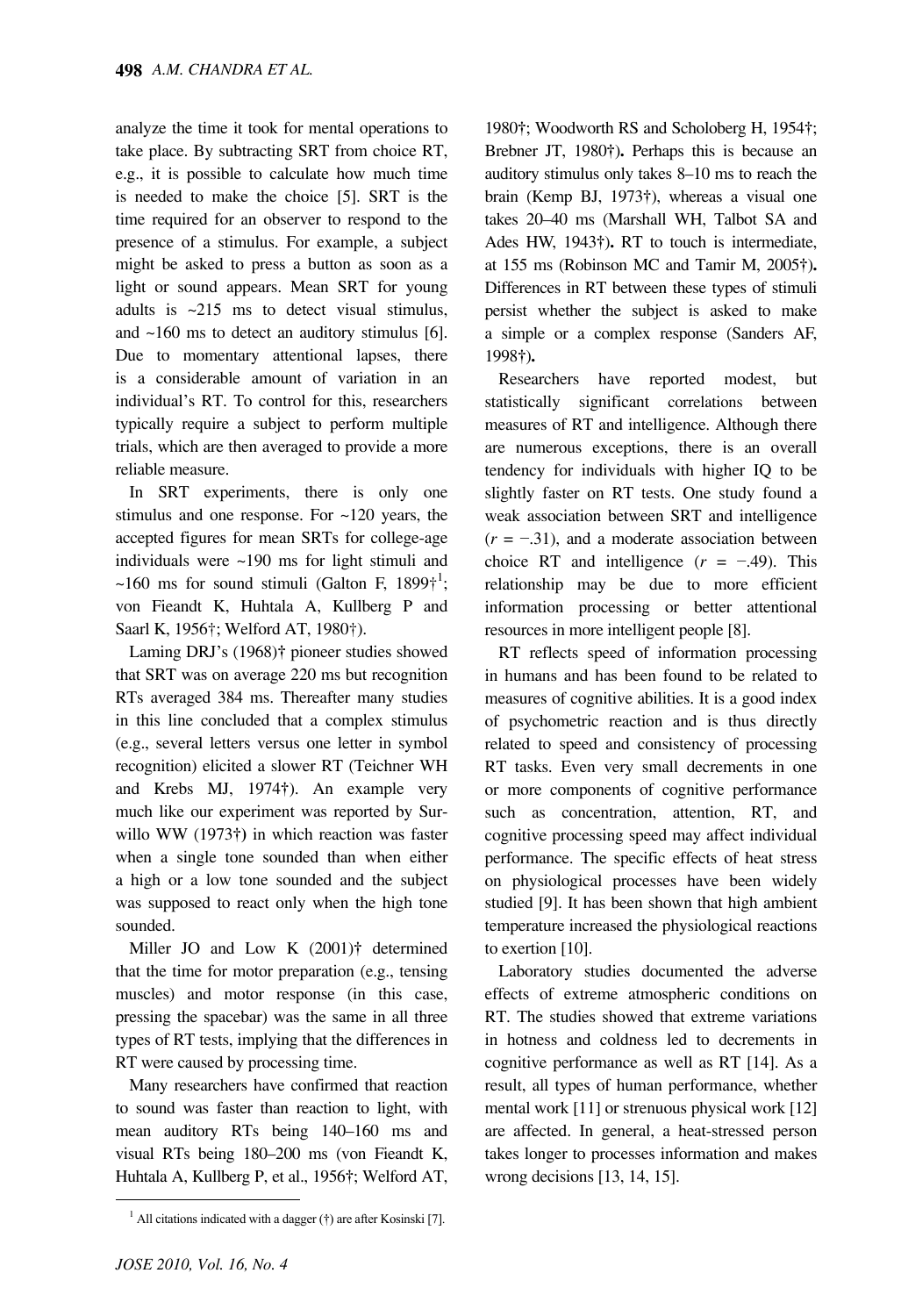Numerous studies investigated the effects of heat stress on mental performance. Many of these studies reported some form of decrement in performances (Wing JF and Touchstone RM, 1965, and Iampietro PF, Melton CE, Higgins EA, et al., 1972, as cited in Vasmatzidis, Schlegel and Hancock [16]; [17, 18]). A strong correlation was shown between hot environment and unsafe behaviors [19]. The effects of exercise on cognitive processes have been mainly approached, in recent years, through the study of RT tasks ([20]; Legros P, Delignières D, Durand M, et al., 1992, Paas FGWC and Adams JJ, 1991, as cited in Delignières, Brisswalter and Legros [20]). These studies showed that exercise led to a decrement in SRT, but to an enhancement of choice RT, especially with collective and combat sports experts. These contrasting effects seemed related to a complex interaction between a specific influence of exercise on some cognitive processes (Arcellin R, Delignières D and Brisswalter J, 1995, as cited in Delignières and Brisswalter [21]), and a mental effort mobilization under exertion [20].

In the present study an attempt was made to evaluate the effect of moderate exercise and graded heat load with exercise on SRT for both auditory and visual stimuli on healthy young adult males since RT is a direct index of cognitive performance.

### **2. MATERIALS AND METHODS**

#### **2.1. Place of Experiment**

This investigation was conducted in the climatic chamber of the Work Physiology and Ergonomics Department of Central Labour Institute, Sion, Mumbai. A climatic chamber (a closed and insulated chamber) is a closed room where the temperature can be artificially increased to a desired level. Table 1 shows the temperature indices at the beginning of the experiment in the climatic chamber.

| <b>TABLE 1. Thermal Indices of Climatic Chamber</b> |  |  |  |
|-----------------------------------------------------|--|--|--|
| During the Experiment                               |  |  |  |

|                   | Room<br><b>Parameters Temperature</b> | 1st Heat<br>Load | 2nd Heat<br>Load |
|-------------------|---------------------------------------|------------------|------------------|
| DB (°C)           | 32.4                                  | 34.7             | 37.8             |
| NWB $(^{\circ}C)$ | 26.7                                  | 28.6             | 30.6             |
| $GT$ ( $°C$ )     | 33.1                                  | 35.6             | 38.4             |
| WBGT $(°C)$       | 28.6                                  | 30.6             | 33.2             |
| RH (%)            | 61                                    | 62               | 61               |

*Notes*. DB—dry bulb temperature; NWB—natural wet bulb temperature; GT—globe temperature; WBGT—wet bulb globe temperature; RH—relative humidity.

#### **2.2. Selection of Subjects**

Fifteen male postgraduate students of Calcutta University were randomly selected for this study. Their mean age was  $24.45 \pm 1.34$  years, their height was  $162.87 \pm 5.33$  cm, and they weighed  $62.85 \pm 12.79$  kg. They had no history of any illness, they were healthy, and they did not smoke or partake of alcoholic drinks.

#### **2.3. Instruments Used**

#### *2.3.1. Bi-cycle ergometer*

A bicycle ergometer is a magnetic brake ergometer constructed in the Max Plank Institute (Germany). The working rate with which the subjects perform work can be adjusted with a handle, which keeps the magnets at a suitable position of the disc with a simple gear mechanism. The calibration of scale was set to 60 rotations of the pedal per minute.

## *2.3.2. Simple reaction timer (Anand Agency, Pune, India)*

An electrical reaction timer is used for measuring RT to auditory and visual stimuli. It gives RT data in milliseconds.

#### *2.3.3. Sling psychrometer*

Dry and wet bulb temperatures were measured with a whirling psychrometer or a Sling psychrometer (NovaLynx, USA) that houses both the dry and wet bulb thermometers in wooden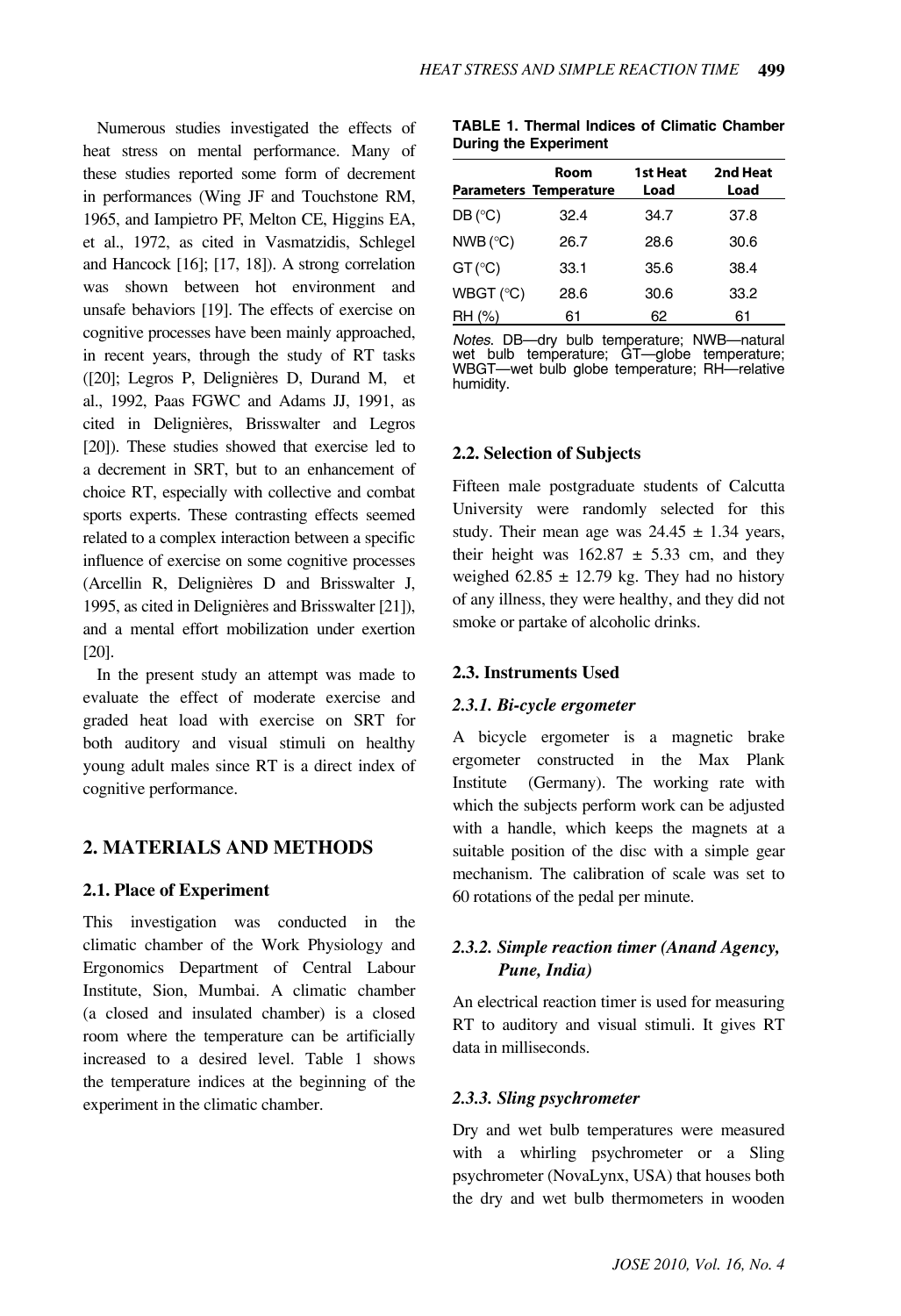grooves. A handle is attached at one end, around which the psychrometer can be rotated at 60 rpm. This is essential for measuring dry and wet bulb temperatures.

## *2.3.4. Globe thermometer*

Radiant heat was measured with a Vernon globe thermometer (NovaLynx, USA). The temperature can be read from a standard mercury-in-glass thermometer inserted into a 15-cm diameter copper globe whose outside surface is painted with a matte black finish.

The wet bulb globe temperature (WBGT) index can be calculated with the following formulas [22]:

• for outdoors with a solar load (in sunshine)

 $WBGT_{out} = 0.7 NWB + 0.2 GT + 0.1 DB;$ 

• for indoors or outdoors without a solar load (in shade)

 $WBGT_{in} = 0.7 NWB + 0.3 GT;$ 

where NWB—natural web bulb temperature, GT—globe temperature, DB—dry bulb temperature.

## **2.4. Experimental Protocol**

The subjects reported in the laboratory after a light breakfast without any stimulant like tea or coffee. They were required to rest for 45 min to acclimatize themselves in the environmental condition of the laboratory until a steady-state baseline resting condition was achieved.

Baseline physiological conditions were monitored with a polar heart rate monitor (Polar Electro, USA), an ECG machine (BPL, India), and with blood pressure instruments (Omron Healthcare, Japan) following standard protocol.

1. Before the actual experiment, all the subjects were familiarized with the exercise in a bi-cycle ergometer and operated a simple reaction timer in several trials. Then each of them was allowed to rest, mentally and physically, in the climatic chamber for at least 30 min at room temperature (WBGT index  $28.6 °C$ ;

- 2. The subjects' individual SRTs for auditory and visual stimuli for both hands were recorded at room temperature (WBGT index  $28.6 °C$ ).
- 3. The subjects were made to perform light exercise on a bi-cycle ergometer for 5 min with the work load  $(60 \text{ kg} \cdot \text{m/h})$  in the same temperature (WBGT index 28.6 °C). Their RT for auditory and visual stimuli for both hands were again measured immediately after exercise and recorded.
- 4. In the next step the subjects were asked to perform the same exercise for the same duration (5 min) in the climatic chamber (the protocol was already mentioned in phase 3) at two different heats load (34.7 and 37.8 °C) and their SRTs were measured as it was done previously.

Throughout the experiment dry bulb, wet bulb and globe temperatures of the climatic chamber were measured from time to time. Relative humidity (RH) was calculated from the dry bulb wet bulb nomogram and air velocity was measured with a kata thermometer (C.F. Casella and Co., UK).

The Departmental Human Research Ethics Committee, Department of Physiology, Calcutta University, Kolkata, India, approved the experimental protocol.

## **2.5. Statistical Analysis**

A paired sample *t* test [23] was done with the collected data to find out the significant difference between the observed RT at different environmental conditions.

## **3. RESULTS AND DISCUSSION**

Tables 2–5 show SRTs before and after exercise and also exercise with increased temperature in the climatic chamber.

**TABLE 2. Visual and Auditory Reaction Time (RT) (***M* **±** *SD***) for Both Hands (Before Exercise)**

|                 | Hand Visual RT (ms) Auditory RT (ms)     | p                                                            |
|-----------------|------------------------------------------|--------------------------------------------------------------|
|                 | Left $252.2 \pm 7.91$ $238.67 \pm 11.93$ | $> 0.05$ (ns)                                                |
|                 |                                          | Right $250.0 \pm 6.99$ $232.93 \pm 12.59$ <.05 (significant) |
| $p > 0.05$ (ns) | $> 0.05$ ( <i>ns</i> )                   |                                                              |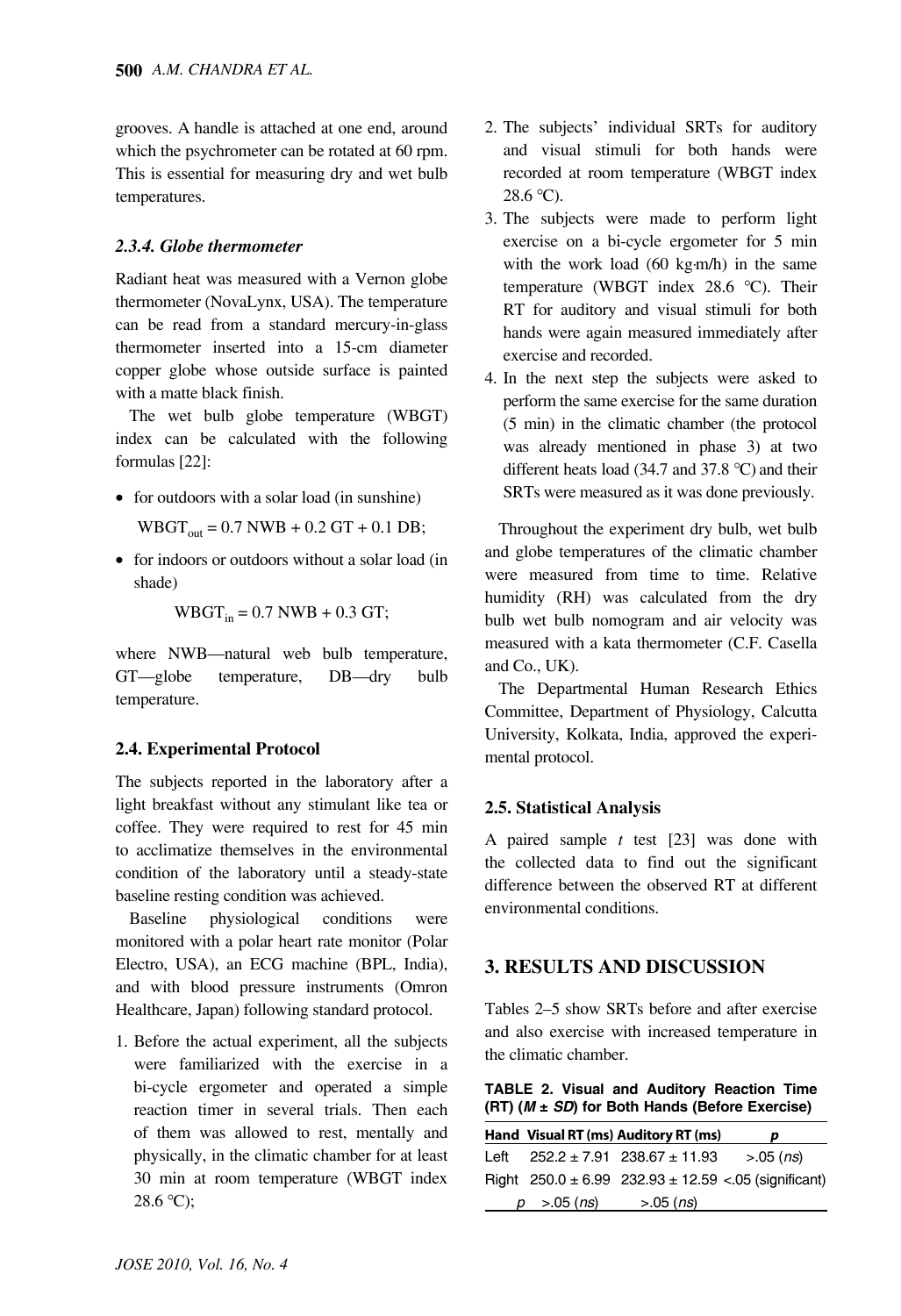|  |  |  |  | <b>TABLE 3. Visual and Auditory Reaction Time</b>     |  |  |
|--|--|--|--|-------------------------------------------------------|--|--|
|  |  |  |  | $(RT)$ ( $M \pm SD$ ) for Both Hands (After Exercise) |  |  |

|      |                         | Hand Visual RT (ms) Auditory RT (ms)       |                         |
|------|-------------------------|--------------------------------------------|-------------------------|
| Left |                         | $248.45 \pm 7.79$ 229.13 $\pm$ 10.85       | $-.05$<br>(significant) |
|      |                         | Right $233.80 \pm 6.53$ 199.80 $\pm$ 17.30 | $-.01$<br>(significant) |
| р    | $-.01$<br>(significant) | $-.01$<br>(significant)                    |                         |

**TABLE 4. Visual and Auditory Reaction Time (RT) (***M* **±** *SD***) for Both Hands With Exercise and Increased Temperature (1st Heat Load)**

|      |                        | Hand Visual RT (ms) Auditory RT (ms)       |                          |
|------|------------------------|--------------------------------------------|--------------------------|
| Left |                        | $304.67 \pm 10.42$ 288.33 $\pm$ 9.89       | < 0.050<br>(significant) |
|      |                        | Right $287.13 \pm 7.57$ $256.07 \pm 13.41$ | < 0.01<br>(significant)  |
| р    | 0.050<br>(significant) | < 0.001<br>(significant)                   |                          |

**TABLE 5. Visual and Auditory Reaction Time (RT) (***M* **±** *SD***) for Both Hands With Exercise and Increased Temperature (2nd Heat Load)**

|      |                | Hand Visual RT (ms) Auditory RT (ms)       | D                        |
|------|----------------|--------------------------------------------|--------------------------|
| Left |                | $379.4 \pm 7.38$ $356.73 \pm 12.03$        | $-.010$<br>(significant) |
|      |                | Right $375.87 \pm 6.99$ $314.20 \pm 11.75$ | $-.001$<br>(significant) |
| D    | $> 0.050$ (ns) | $-.001$<br>(significant)                   |                          |

Table 2 shows SRT for both visual and auditory stimuli of both hands in the climatic chamber at rest/room temperature. Following exercise in the climatic chamber, the subjects' visual and auditory SRT decreased significantly (Table 3) in comparison to their resting SRT. But when the temperature in the chamber increased to 34.7 °C (first heat load) with the same exercise load a significant increase in their SRT (Table 4) was recorded. With a further increase in temperature in the climatic chamber to 37.8 °C (second heat load, Table 5) there was a further increase in SRT for both the auditory and visual stimuli of both hands.

Figures 1–2 illustrate a comparative assessment of the auditory versus visual stimuli. Figures 3–4 show the relationship between the preferred and nonpreferred hands.

The results of the present observation showed that visual SRT was significantly longer than auditory SRT in each condition. Many researchers reported the same observations; they confirmed that reaction to sound was faster than reaction to light, with mean auditory RTs of 140–160 ms and visual RTs of 180–200 ms (Galton F, 1899**†**; von Fieandt K, Huhtala A, Kullberg P, et al., 1956**†**; Welford AT, 1980**†**; Woodworth RS and Scholoberg H, 1954**†**; Brebner JT, 1980**†**). Perhaps this is because an



**Figure 1. Reaction time (RT) for visual versus auditory stimulus (left hand).** *Notes*. #—not significant, \**p* < .05, \*\**p* < .01.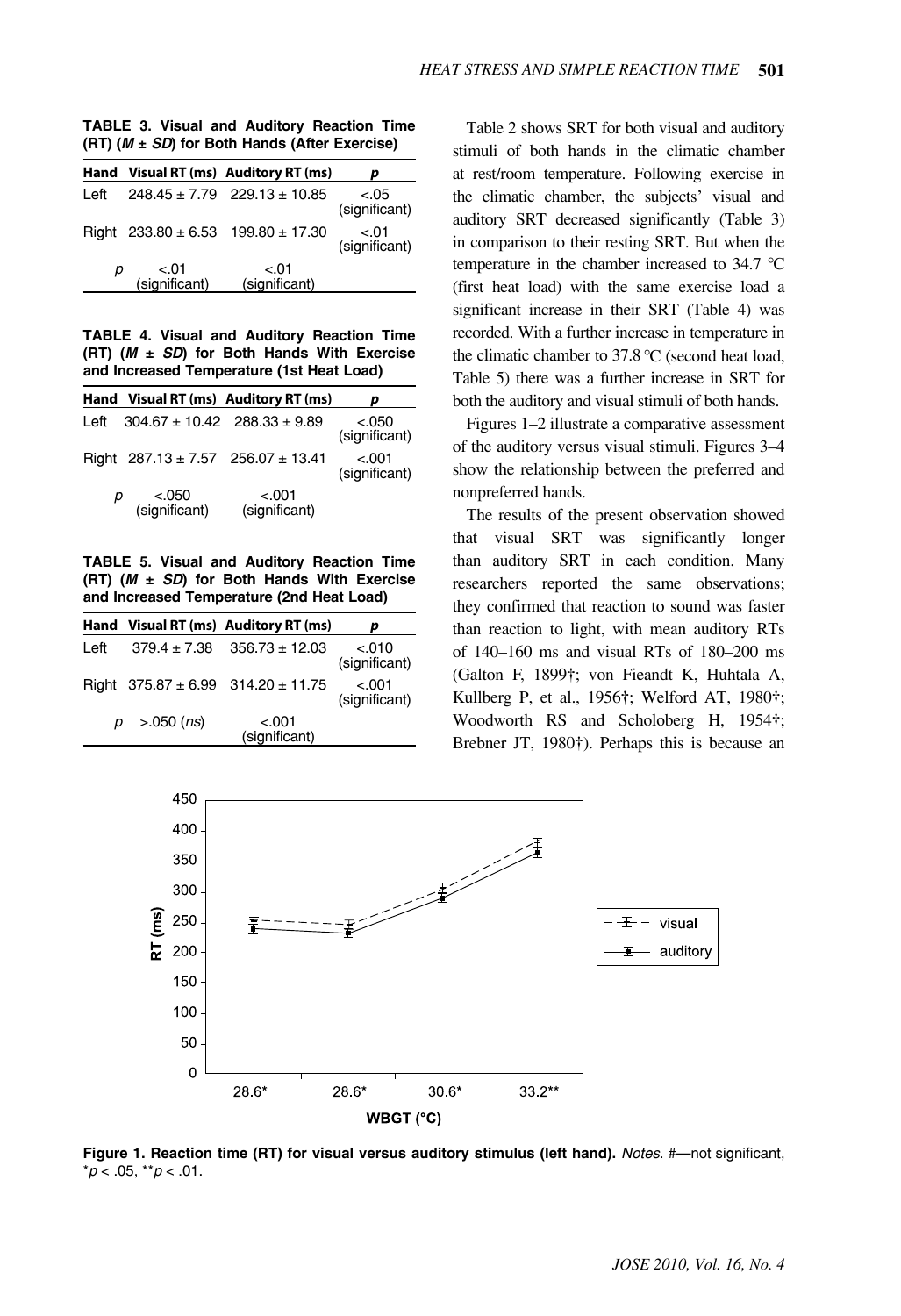

**Figure 2. Reaction time (RT) for visual versus auditory stimulus (right hand).** *Notes.* \**p* < .050, \*\**p* < .010, \*\*\**p* < .001.



**Figure 3. Visual reaction time for preferred versus nonpreferred hand.** *Notes.* #—not significant, \**p* < .05, \*\**p* < .01.



**Figure 4 . Auditory reaction time for preferred versus nonpreferred hand.** *Notes.* #—not significant, \*\**p* < .010, \*\*\**p* < .001.

*JOSE 2010, Vol. 16, No. 4*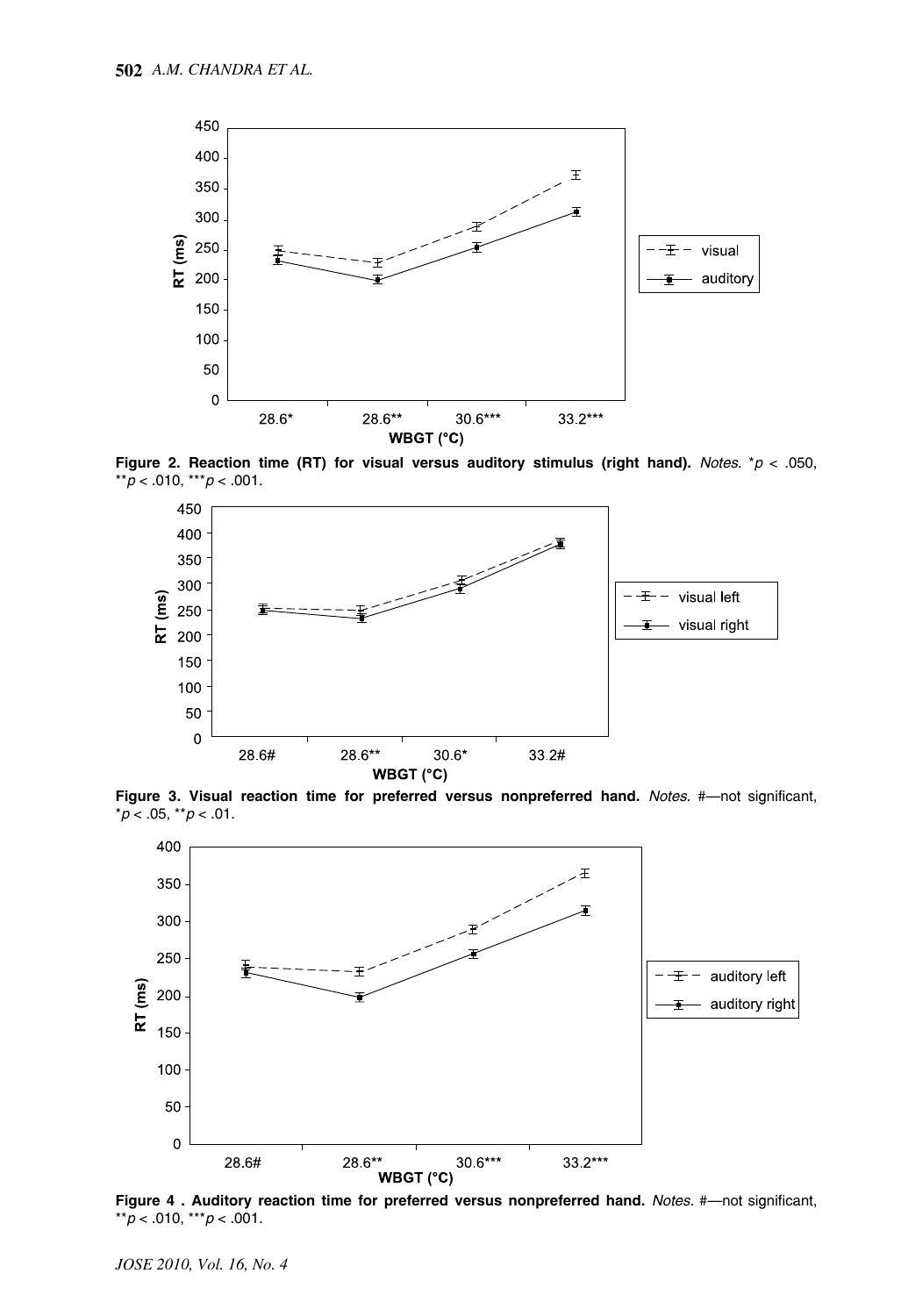auditory stimulus only takes 8–10 ms to reach the brain, whereas a visual stimulus takes 20–40 ms (Kemp BJ, 1973**†**; Marshall WH, Talbot SA and Ades HW, 1943**†**).

There has been controversy about SRTs of the left versus the right hand. The left hemisphere is regarded as the verbal and logical brain, and the right hemisphere is thought to govern creativity and spatial relations, among other things. It is well-known that the right hemisphere controls the left hand, and the left hemisphere controls the right hand. This has made researchers think that the left hand should be faster at RTs involving spatial relationships (such as pointing at a target). The results of Boulinguez P and Bartélémy S (2000)**†** and Bartélémy S and Boulinguez P (2001, 2002)**†** all supported this idea. Dane S and Erzurumluoglu A (2003)**†** found that in handball players, left-handed people were faster than right-handed ones when the test involved the left hand, but there was no difference between the RTs of the right- and left-handers when using the right hand. Finally, although right-handed male handball players had faster RTs than right-handed women, there was no such gender difference between left-handed men and women. The authors concluded that left-handed people had an inherent RT advantage. In an experiment using a computer mouse, Peters M and Ivanoff J (1999)**†** found that right-handed people were faster with their right hand (as expected), but left-handed people were equally fast with both hands. The preferred hand was generally faster. However, the RT advantage of the preferred over the nonpreferred hand was so small that they recommended alternating hands when using a mouse. Bryden P (2002)**†** testing right-handed people only, found that the difficulty of the task did not affect the RT difference between the left and right hands. Miller J and Van Nes F (2007)**†** found that responses involving both hands were faster when the stimulus was presented to both hemispheres of the brain simultaneously.

It was also found that RT to an auditory stimulus did not differ significantly for the preferred and nonpreferred hands. Woodworth RS and Schlosberg H (1954)**†** and Seashore and Seashore [24] performed similar studies. A comparison of SRT for preferred and nonpreferred hands did not show any significant differences between these two hands in a normal resting condition. However, there were significant differences in some cases after exercise in heat stress.

So while carrying out any hard intensive task in hot industries workers should take additional precautionary measures to prevent any unwanted incidents (that require a response to visual or auditory stimuli) with the nonpreferred hand.

Our study showed that visual and auditory SRT of the left hand changed from 252.20 and 238.67 ms to 248.45 and 229.13 ms, respectively, while in the case of the right hand visual and auditory SRT changed from 250.00 and 232.93 ms to 233.80 and 199.80 ms, respectively, following moderate exercise. Welford AT (1980)**†** reported a similar observation of faster RT of physically fit subjects. Levitt S and Gutin B (1971)**†** and Sjoberg H (1975)**†** showed that subjects had the fastest RTs when they were exercising sufficiently to produce a heart rate of 115 beats per minute.

Besides, Nakamoto H and Mori S (2008)**†** found that college students who played basketball and baseball had faster RTs than sedentary students. Davranche K, Audiffren M and Denjean A (2006)**†** concluded that exercise on a stationary bicycle improved RTs. They attributed this to increased arousal during the exercise.

So our observations of shortened SRT following exercise are in full agreement with the aforementioned reports. Several previous studies reported that light exercise stimulated SRT if there no environmental stressors were present [6], which our study also substantiated.

As suggested by our pre-experimental observations, heat stress seemed to widely enhance physiological reactions to exertion. This result, in accordance with specific literature, shows that even with fit young people, hot climates have a strongly detrimental effect on physiological performance.

In our case, an increase in SRTs followed exercise with increased heat load. This increment increased after a further increase in the heat load.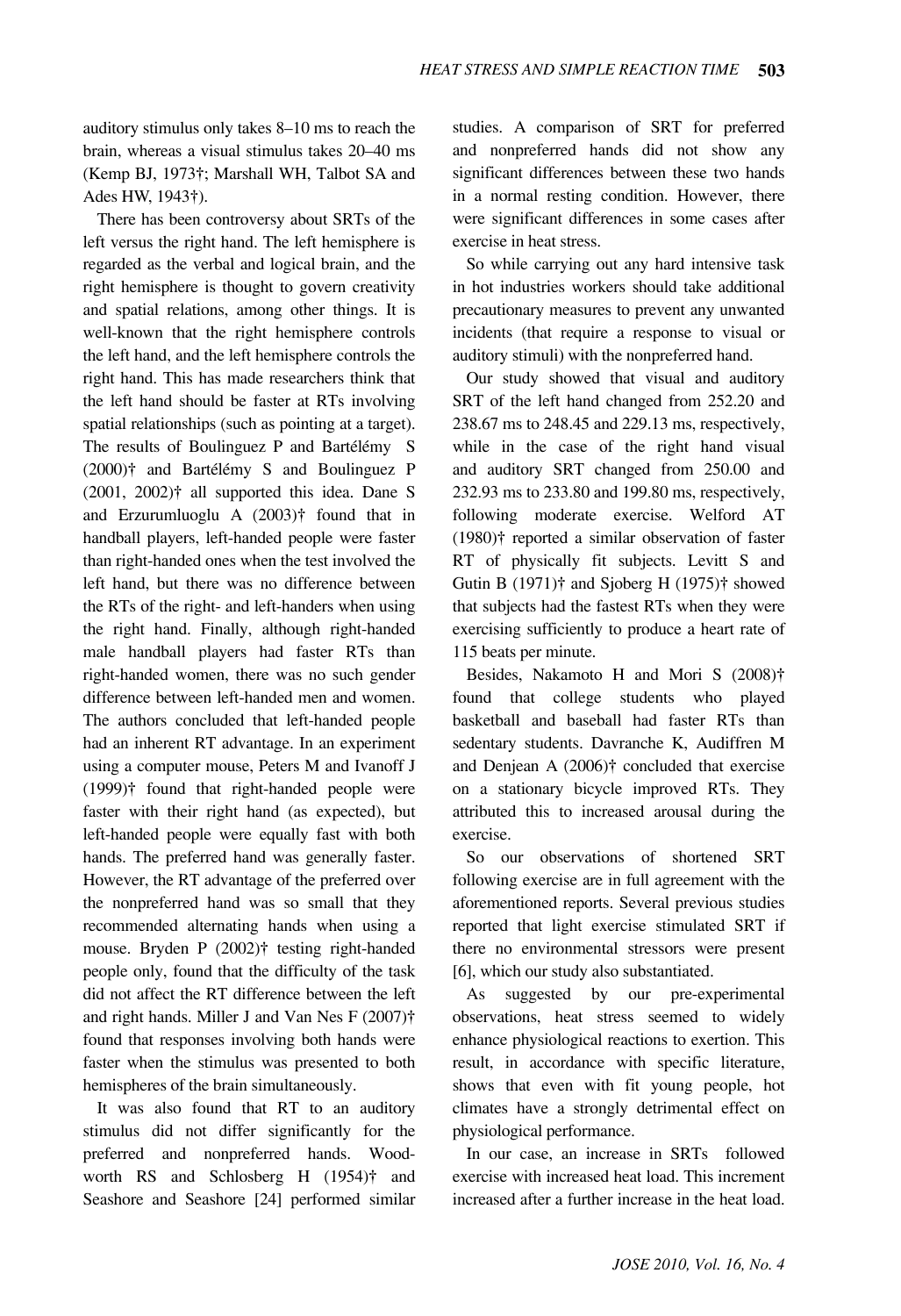This result indicated that for SRT, the decrement in performance was related to thermal stress/ discomfort.

Several other researchers also reported that there were various other factors which could affect human SRT, with heat being crucial (Welford AT, 1980**†**; Brebner JT, 1980**†**; Levitt S and Gutin B, 1971**†**; Jevas S and Yan JH, 2001**†**; Luchies CW, Schiffman J, Richards LG, et al., 2002**†**; Der G and Deary IJ, 2006**†**; Rose SA, Feldman JF, Jankowski JJ, et al., 2002**†**; Adam J, Paas F, Buekers M, et al., 1999**†**; Noble CE, Baker BL and Jones TA, 1964**†**; Singleton WT, 1953**†**; Welfrod AT, 1968**†**, [25]).

Fraser and Jackson also suggested that there might be a negative correlation between SRT and temperature, but the results appeared to be rather inconclusive [26]. Longer exposures, particularly associated with physical exertion, could result in dehydration and have a specific effect on performance and RT [27], which appeared to be true for our observation as well.

# **4. CONCLUSION**

Thus the present investigation also substantiates the widely accepted fact that SRT to a visual stimulus is longer than to an auditory stimulus. Physical exercise shortens SRT and when combined with graded thermal stress, this exercise has a negative impact (prolongation of SRT) on human SRT. This study also showed that there was no significant difference between SRT for preferred and nonpreferred hands in a normal resting condition but there was a significant difference after exercise both with and without heat load. However, it can be postulated from this investigation that during work in a hot environment cognitive demand becomes higher than in a normal environmental condition and visual SRT is more affected than auditory SRT. Thus the management of hot industrial sectors must adopt necessary preventive measures before increasing the work load (mainly for those tasks which involve an increase in visual demands) since it may ultimately lead to an increase in the likelihood of human error and fatal accident.

Considering the benefits of the working population, especially in the industrial sector, for their safety, further studies in this field along with the various other factors might throw some light in the future.

# **REFERENCES**

- 1. Hick WE. On the rate of gain of information. Q J Exp Psychol. 1952;4:11–26.
- 2. Bunce D, MacDonald SWS, Hultsch DF. Inconsistency in serial choice decision and motor reaction times dissociate in younger and older adults. Brain Cogn. 2004;56(3): 320–7.
- 3. Muhammad I. The reconstruction of religious thought in Islam. The spirit of Muslim culture. Retrieved January 25, 2008, from: http://www.allamaiqbal.com/ works/prose/english/reconstruction
- 4. Donders FC. On the speed of mental processes. In: Koster WG, editor and translator. Attention and performance II. Amsterdam, The Netherlands: North Holland; 1969. p. 412–31. (Original work published 1868).
- 5. Sternberg S. The discovery of processing stages: extensions of Donders' method. In: Koster WG, editor. Attention and Performance II. Amsterdam, The Netherlands: North Holland; 1969. p. 276–315.
- 6. Narayana NVVS. The effect of yoga on visual reaction time. Indian Journal of Social Science Researches. 2009;6(2):63–70.
- 7. Kosinski RJ. A literature review on reaction time. Retrieved July 20, 2008, from: http://biae.clemson.edu/bpc/bp/Lab/110/ reaction.htm
- 8. Deary IJ, Der G, Ford G. Reaction times and intelligence differences: a populationbased cohort study. Intelligence. 2001; 29(5):389–99.
- 9. Karvonen J. Environmental adaptation and physical training. In: Karvonen J, Lemon PWR, Iliev I, editors. Medicine in sports, training and coaching. Basel, Switzerland: Karger;1992.
- 10. Powers SK, Howley ET, Cox R. Blood lactate concentrations during submaximal work under different environmental